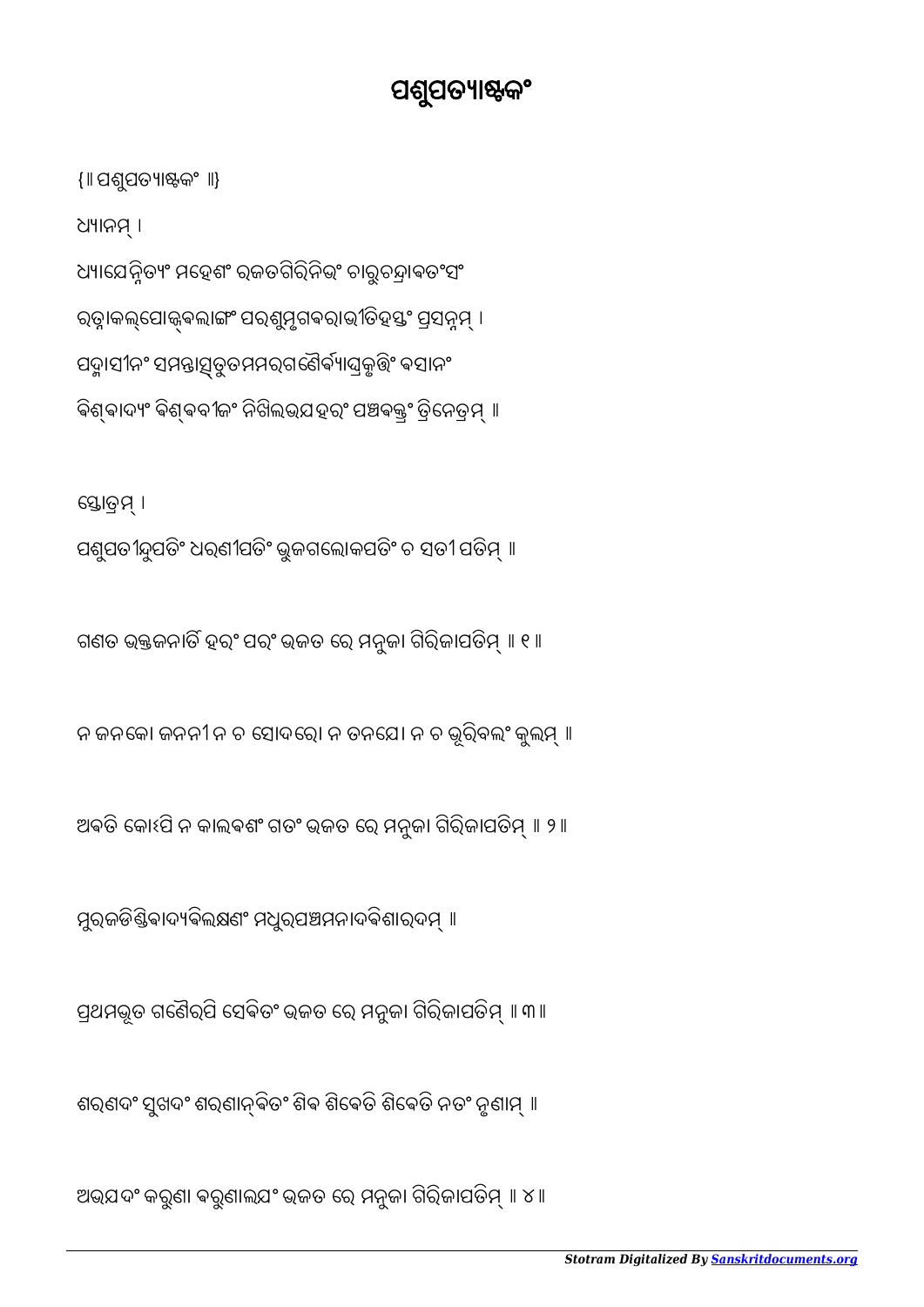http://sanskritdocuments.org

Last updated Qoday

Please send corrections to sanskrit@cheerful.com

ପଠତି ସଂଶ୍ଯୁଦ୍ୱତେ ମନୁଜଃ ସଦା ଶିବସୁରିଂ ବସତେ ଲଭତେ ମୁଦମ୍ ॥ ୯ ॥

ପଶୁପତେରିଦମଷ୍ଟକମଦ୍ଭୁତଂ ବିରିଚିତ ପୃଥିବୀ ପତି ସୂରିଣା ॥

ତ୍ରିନଯନଂ ଭୁବନ ତ୍ରିତଯାଧିପଂ ଭ୍ରଜତ ରେ ମନୁଜା ଗିରିଜାପତିମ୍ ॥ ୮ ॥

ହରିବିରିଞ୍ଚିସୁରାଧିଂପ ପୂଜିତଂ ଯମଜନେଶଧନେଶନମ୍ୟକୃତମ୍ ॥

ଜଗଦୁଦୀକ୍ଷ୍ୟ ସମୀପଭଯାକୁଲଂ ଭ୍ରଜତ ରେ ମନୁଜା ଗିରିଜାପତିମ୍ ॥ ୭ ॥

ମଦମ ପାସ୍ୟ ଚିରଂ ଦ୍ରୁଦି ସଂସ୍ଥିତଂ ମରଣ ଜନ୍ମ ଜରା ଭଯ ପୀଡିତମ୍ ॥

ପ୍ରଲଯଦଗ୍ୱସୁରାସୁର୍ମାନବଂ ଭ୍ରଜତ ରେ ମନୁଜା ଗିରିଜାପତିମ୍ ॥ ୬ ॥

ମୁଖବିନାଶଙ୍କରଂ ଶଶିଶେଖରଂ ସତତମଘ୍**ବରଂ ଭାଜି ଫଲପ୍ରଦମ୍** ॥

ଚିତିରଜୋଧବଲୀ କୃତ ବିଗ୍ରହଂ ଭଜତ ରେ ମନୁଜା ଗିରିଜାପତିମ୍ ॥ ୫ ॥

ନରଶିରୋରଚିତଂ ମଣିକୁଣ୍ଡଲଂ ଭୁଜଗହାରମୁଦଂ ବୃଷଭଧ୍ବଜମ୍ ॥